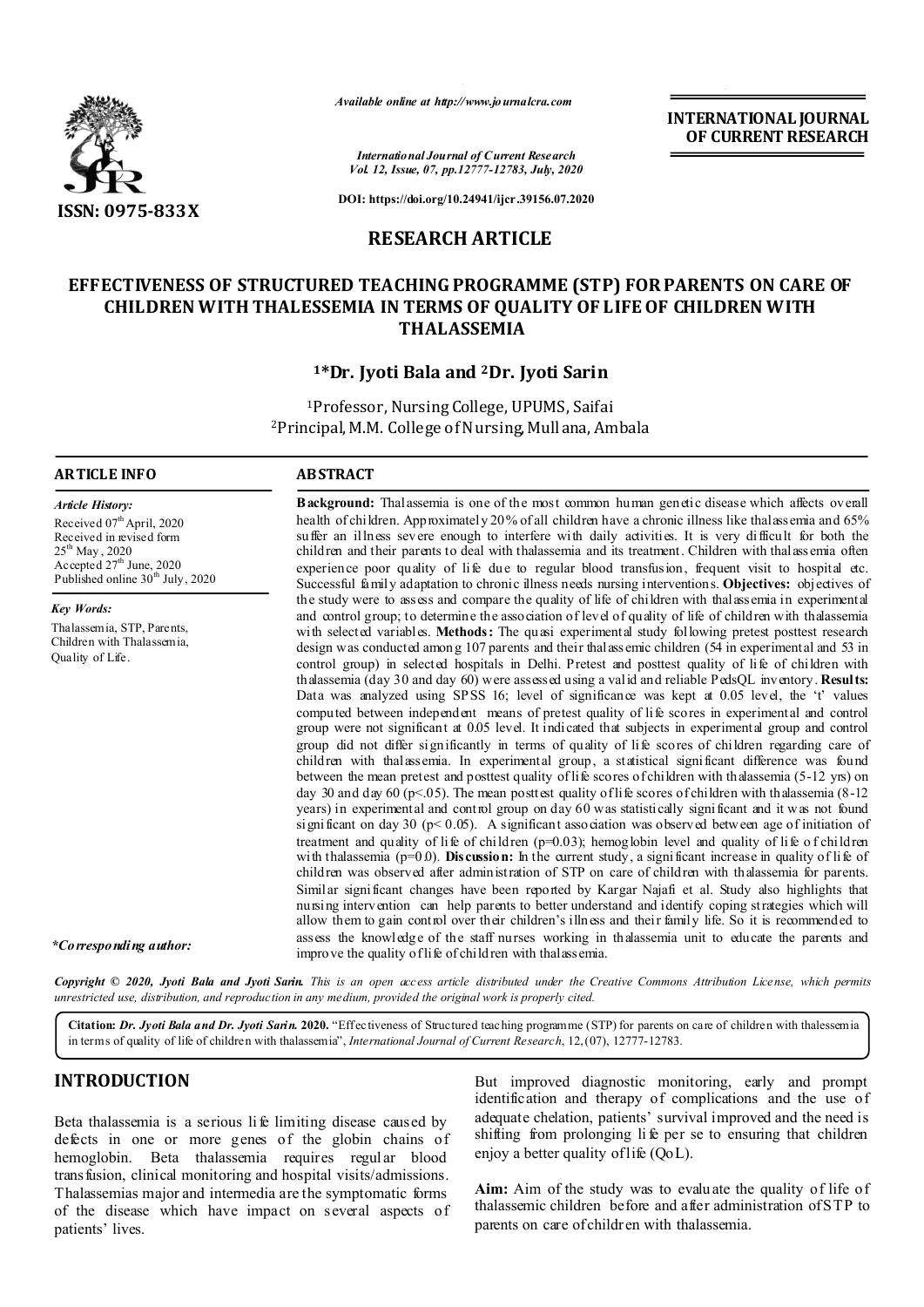### **Objectives:**

- 1. To assess and compare the quality of li fe of thalassemic children before and after administration of STP to parents on the care of children with thalassemia
- 2. To determine the association of level of quality of li fe of thalassemic children with selected variable.

**Rationale:** Considering the chronic n ature of thalassemia, it is necessary for patients and their parents to have adequate information on the disease process and related therapeutic measurements. To empower the parents to face disease and its complications, the knowledge of parents about the disease should be improved so the quality of li fe of children can be improved. Z. Ghazanfari assessed the knowledge level and educational n eeds of parents of 300 thalassemic patients' who referred to Kerman special diseases center in year 2005. The mean age of fathers was 42.02±9 years and mothers were 35.9±8.4 years. The mean knowledge score range of 20 items in need questionnaire was between 2.79 and 2.96 (from the maximum score of 4). Parents' knowledge was under 50% considering all items. Mothers' educational needs were more than that of fathers. The study concluded that thalassemic patients' parents don't have adequate information on the disease and need a high level of education.<sup>25</sup>

Under the T halforum articles & news-Thalassemia Community Forum, T halassemic child's parent's campaign for awareness had expressed need to spread awareness about Thalassemia. The Thalassemic Society of India (TSI) also feels the n eed for such campaigns since lack of awareness is the only impediment in thalassemic prevention.<sup> $27$ </sup> The onset of symptoms, confirmation of diagnosis, need for regular blood transfusions and iron chelation therapy, the chronicity of the illness and frequent absenteeism from school, have a great impact on the quality of life of thalassemic children .In developing countries like India, only the medical management of these children is being given importance, whereas in western countries the integrated biopsychosocial form of management is being followed. Depression, anxiety and oth er behavioural problems in thalassemic children is associated with poor treatment compliance and quality of life. Ismail A et al assessed the health related quality of life in Malaysian children with thalassaemia using PedsQL 4.0 generic scale score. Of the 96 thalassaemia patients approached, 78 gave consent to be interviewed giving a response rate o f 81.3%. Out of 235 healthy controls approached, all agreed to participate giving a response rate o f 100%. The mean age for th e patients and schoolchildren is 11.9 and 13.2 years respectively. T he age range for the patients and the school children is between 5 to 18 years and 7 to 18 years respectively. After controlling for age and demographic background, the thalassaemia patients reported having signi ficantly lower quality of li fe than the healthy controls. Thus thalassaemia has a negative impact on perceived physical, emotional, social and school functioning in thalassaemia patients which was also found to be worse than the children's healthy counterparts.<sup>31</sup> There are various descriptive and exploratory research studies done on assessment of knowledge, attitude of parents and quality of life of children but no interventional study done on effect of knowledge o f parents on quality of life of children. Hence the investigator felt the need to develop and evaluate the structured teaching programme for parents on care of children with thalassemia in terms of quality of life of children with thalassemia.

# **METHODS**

**Design:** This was an Quasi experimental study with pretest posttest design Nov. 2012 to Jan. 2013

**Study Area and Target Population:** The setting of this study comprises of Charak Palika hospital, Moti Bagh, New Delhi and Hindu Rao hospital, Delhi. Charak Palika Hospital is one of the pioneer hospitals in Delhi, managed and controlled by New Delhi Municipal Corporation (N.D.M.C.). It has sanctioned bed strength of 150. This hospital has 27 bedded pediatric unit and 12 beds are assigned for thalassemia patients separately. It caters the population of North India. Hindu Rao Hospital is the largest multi-specialty hospital, managed and controlled by Muni cipal Corporation o f Delhi (M.C.D) and is functioning under the supervision of Director H ealth Servicescum-Municipal Health Officer and the guidance o f Additional Commissioner (Health). It has a sanctioned bed strength of 980 which many a times (epidemics, natural calamities, accidents etc) needs to be supplemented with extra beds. This hospital has 110 bedded pediatric units, out of that, six beds are assigned for thalassemia patients. It caters the population of about 18 lacs –largely from North Delhi, its services are also utilized by patients from rural areas, towns from neighboring states and even from far off places like Assam, Meghalaya. The rationale for selecting these hospitals was that they have separate thalassemic unit and from the point of view of approachability and administrative approval of collection of data obtained to conduct the study. The population for the present study comprised of parents and their children with thalassemia between the age group of  $5 - 12$  years of the selected Hospitals of Northern region o fIndia.

## **Study Tool:**

**Part I**: Participant's basic characteristics: 10 questions concerning parent's socio-demographic and basic characteristics were asked i.e. age of informant, mother's education and occupation, father's education and occupation, economic status, type of family, place of living, family history of thalassemia and demographic characteristic of children i.e. age, gender, age of initiation of treatment, hemoglobin level, no. of sibling, no. of thalassemic sibling.

Part II: Standardized PedsQL inventory to assess the quality of li fe of children with thalassemia. The PedsQL 4.0 generic core scales are multidimensional child self-report and parent proxy-report scales consist of 23 items applicable for healthy school and community populations, as well as pediatric populations with acute and chronic health conditions. Quality of li fe questionnaire includes parallel child self-reports ( 5-7 yrs and 8- 12 yrs). Item responses are measured on a fivepoint rating scale ranging from 0 (Never a problem) to 4 (almost always a problem).T he 23 items consist of 8 items on physical function, 5 items on emotional function, 5 items on social function, and 5 items on school function. 6 items related to procedural and treatment anxiety have been added from standardized PedsQL of cancer module. As per the scoring system of PedsQL, items are reversed scored and linearly transformed to a 0-100 scale as follows:  $0=100$ ,  $1=75$ ,  $2=50$ ,  $3=25$ ,  $4=0$  and if more than 50% of the items in the scale are missing, the scale scores should not be computed. Internal consistency reliability (α) for the total Scale Score of PedsQL for child report was 0.88 and parent report was 0.90 respectively. Internal consistency reliability for the PedsQL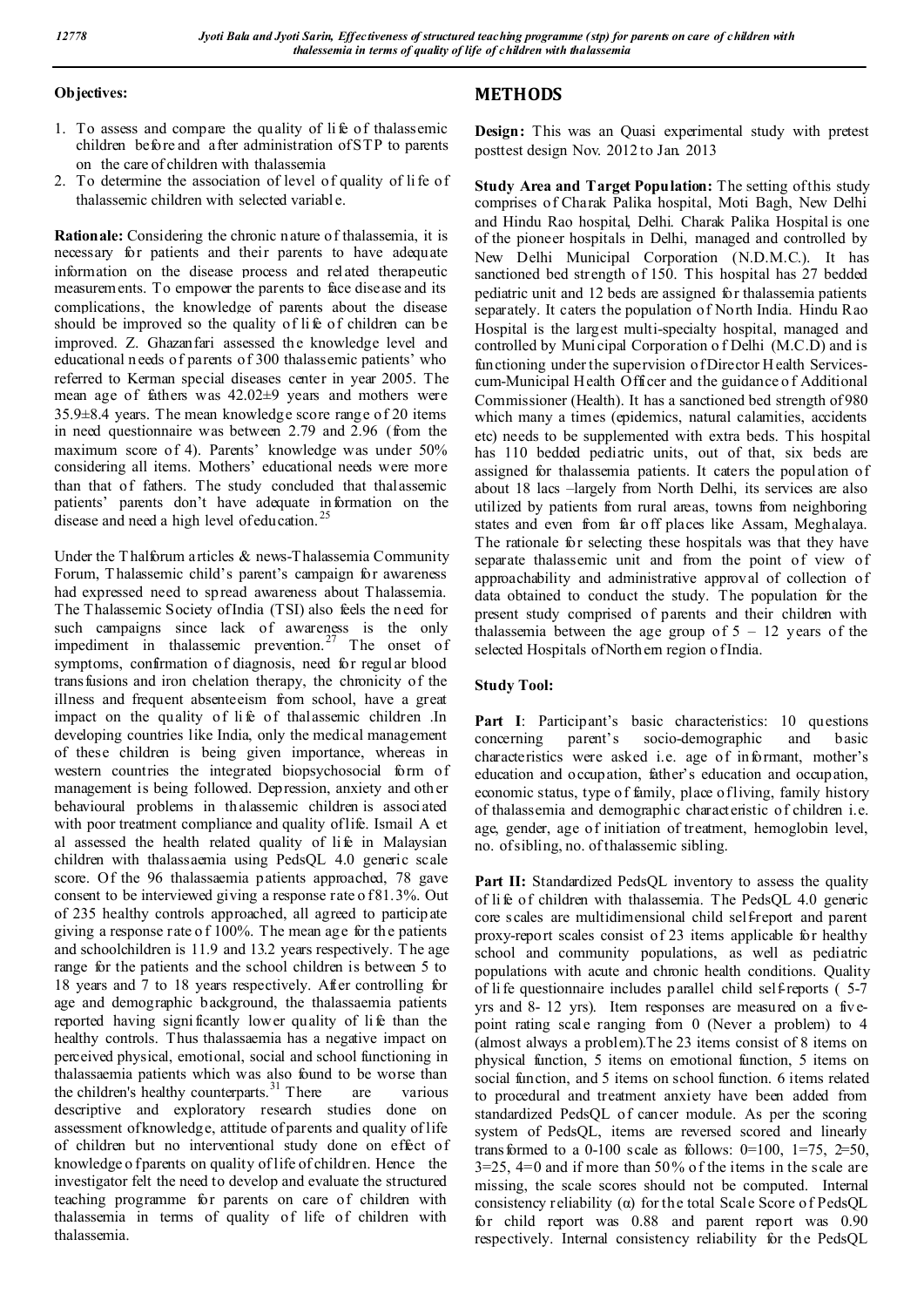Generic Core Total Scale Score in cancer patients and cancer module scales were ( $\alpha$  = 0.88 for child report, 0.93 for parent report) and (average  $\alpha = 0.72$  for child report, 0.87 for parent report) respectively.<sup>64</sup> Internal consistency reliability ( $\alpha$ ) was calculated by researcher was 0.83 for child report and 0.88 for the parent report respectively.

**Structured Teaching Programme:** STP provides information related to concept, signs and symptoms, diagnosis, prevention and management and complications, psychological problems, types o f coping strategy, case scenario related to the common problems of parents and its management, support group available and regional centers for thalassemia. Method of teaching used for parents was lecture cum discussion using Power Point slides. Videos on thalssemia developed by National thalassemia welfare society, Vikaspuri, New Delhi were used depicting the genetic transmission of thalassemia , Signs and symptoms of thalassemia and effect of consanguineous marriages. Relevant part of videos was organized according to the content of STP. It was administered only once on day one

**Variables:** The study design indicates that:

**Independent variables**: - consisted of structured teaching programme on care of children with thalassemia for parents.

**Socio-demographic factors:** We examined the following variable of parents i.e. age of informant , mother's education and occupation, father's education and occupation , economic status, type of family, place of living, family history of thalassemia, migration status and characteristic o f children i.e. age, gender, age of initiation of treatment, hemoglobin level, no. of sibling, no. of thalassemic sibling.

**Dependent variables: -** The dependent variable was the quality of life of children with thalassemia.

**Sample and Sampling Technique:** For the present study, the sample size calculation was done by statistician with the formula of pow er analysis based on the p revalence of children with thalassemia. The sample si ze came out to be 46 subjects in each group. Sample of the present study comprised of 107 parents and their children with thalassemia belonging to the age group (5-12 years) receiving blood transfusion. Out of 107, 54 parents and their children with thalassemia were in experimental group and 53 parents comprised the control group.

**Sampling Method:** A two stage random sampling method was used.

**First Stage:** Two hospitals having separate thal assemic unit in Delhi were randomly selected by tossing the coin. Thus Charak Palika Hospital was assigned to experimental group and Hindu Rao Hospital was assigned to control group.

**Second Stage:** Purposive sampling technique was used to select the subjects (Parents and children with thalassemia) in experimental and control group. Out of 71 registered children, 54 children with thalassemia major and the parent accompanying the child were selected purposively who met the inclusion criteria in experimental group whereas in control group, out of 64 registered children,53 children with thalassemia major were selected.

**Ethical Consideration:** Ethical approval to conduct the study was obtained from the institutional ethical committee o f Deen Dayal Upadhyay Hospital, New Delhi. Written consent was taken from the participants. The purpose for carrying out research project was explained to the participant and assurance for confidentiality was given.

Pilot Study: A pilot study was conducted on 20 parents and their thalassemic children (5-12years) in Deen Dayal Upadhyay Hospital, New Delhi, in the month of Feb 2012 to April 2012. Data o f control group was collected first. On day one, pre test to assess the quality of life of thalassemic children regarding care of children with thalassemia w as conducted. On day 30 and day 60, post test for quality of life was conducted. Duration of pretest was 15-20 minutes. In the experimental group, STP on care of children with thalassemia was administered. It took approximately 30 minutes to administer. It was found feasible to conduct the study.

Procedure of Data Collection: After obtaining the formal administrative approval, data was collected from November to January 2013.Two hospital in Delhi i.e. Charak Palika Hospital and Hindu Rao hospital were assigned randomly by tossing the coin. Fifty four parents and children with thalassemia in experimental group and 53 parents and children with thalassemia in control group were selected purposively.The parents and children were assured about the confidentiality of their responses and written consent obtained. Parents and their children with thalassemia (5-12years) were selected based on inclusion criteria.

On day one, pre test to assess the quality of life of thalassemic children regarding care of children with thalassemia was conducted. On day 30 and day 60, post test for quality o f life was conducted. Duration of pretest was 15-20 minutes. In the experimental group, On day one, pre t est to assess the quality of life o f thalassemic children w as conducted and ST P on care of children with thalassemia was administered on the same day and it took approximately 30 minutes to administer. On day 30, post-test for quality of life was conducted. On day 60, post-test for quality of life was conducted.

#### **Plan for Data Analysis**

The data was analyzed using SPSS-16 and a significance level of  $p < 0.05$  was utilized for all analysis.

- Descriptive statistics like frequency, percentage, mean, mean percentage and SD used for describing the demographic characteristics
- Chi square test used to compare demographic characteristics of parents and their children with thalassemia in experimental and control group and to determine the association of quality of li fe of children with thalassemia with selected variables
- Paired't' test used to compare pretest and posttest quality of li fe of children with thalassemia and Independent't' test used to compare pretest and posttest quality of life of children with thalassemia in experimental and control group.

# **RESULTS**

Table 1 indicate that there was no statistical difference between the groups related to age of informant, education of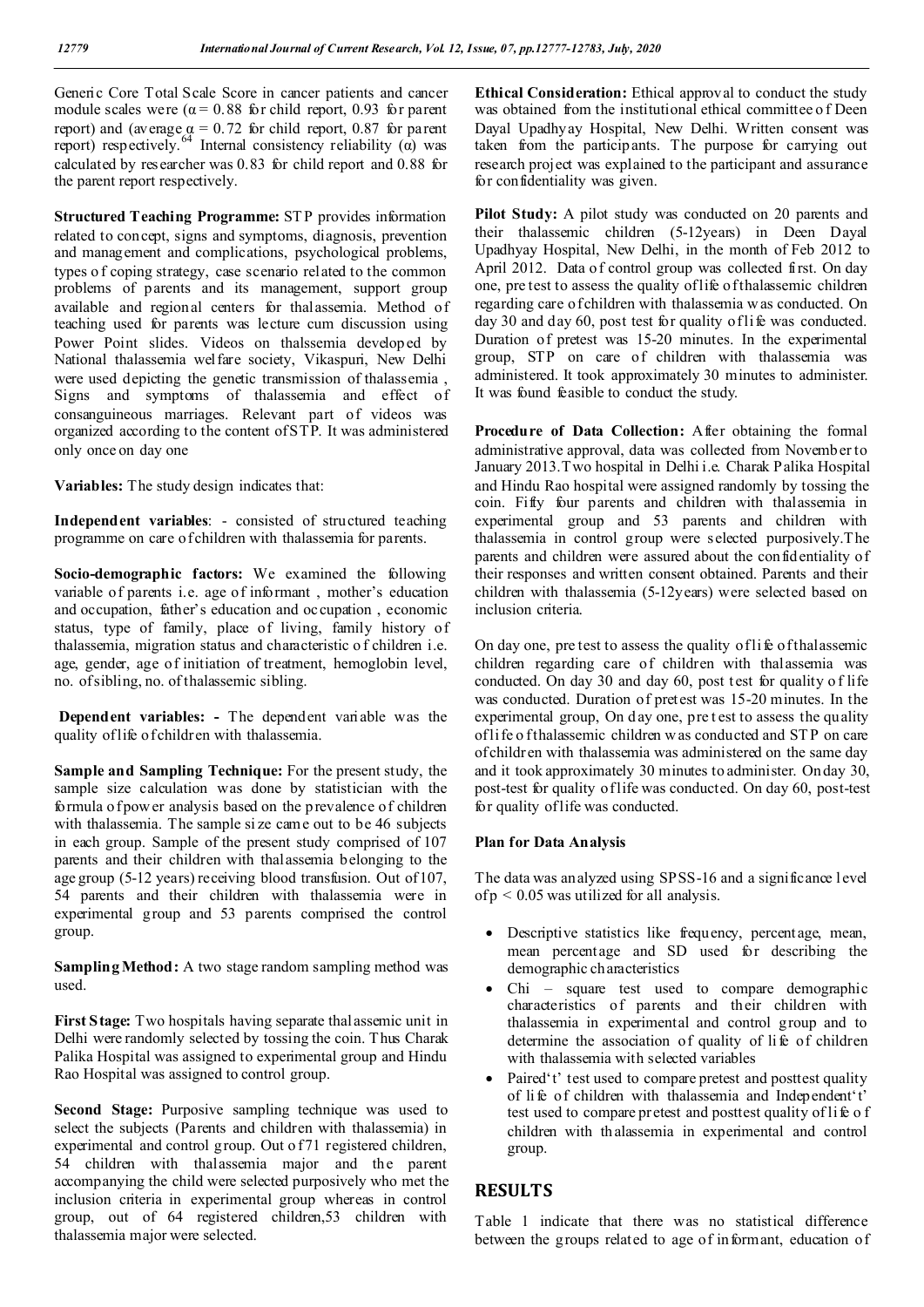mother, education and occupation of father, economic status, place of living and family history of thalassemia.

**Table 1. Socio-demographic characteristics of parents and children with thalassemia**

| $N = 107$       |                           |                          |                     |         |    |      |
|-----------------|---------------------------|--------------------------|---------------------|---------|----|------|
| S. No.          | Variable                  | Experimental<br>$n = 54$ | Control<br>$n = 53$ | χ       | df | P    |
|                 |                           | $f(\%)$                  | $f(\%)$             |         |    |      |
| Ι.              | Informant                 |                          |                     |         |    |      |
| 1.1             | Mother                    | 47 (87.03)               | 41 (77.35)          |         |    |      |
| 1.2             | Father                    | 07(6.54)                 | 12(22.64)           |         |    |      |
| 2.              | Age of informant          |                          |                     |         |    |      |
|                 | (mother)                  |                          |                     |         |    |      |
| 2.1             | 26-33 yrs                 | 13 (24.07)               | 15 (28.30)          | 1.74    | 2  | 0.41 |
| 2.2             | 34-45 yrs                 | 30(55.56)                | 25(47.17)           |         |    |      |
| 2.3             | >45year                   | 4(7.41)                  | 1(1.89)             |         |    |      |
| 3.              | Age of informant          |                          |                     |         |    |      |
|                 | (Father)                  |                          |                     |         |    |      |
| 3.1             | 26-33 yrs                 | 2(3.70)                  | 0                   | 3.83    | 1  | 0.05 |
| 3.2             | 34 - 45 yrs               | 5(9.26)                  | 12(22.64)           |         |    |      |
| 4.              | Mother                    |                          |                     |         |    |      |
| 4.1             | Edu cation<br>Illiterate  | 0                        | 2(3.77)             | 5.47    | 4  | 0.24 |
| 4.2             | Primary                   | 0                        | 2(3.77)             |         |    |      |
| 4.3             | Secon dary                | 22(40.74)                | 19(35.85)           |         |    |      |
| 4.4             | High er second ary        | 13 (24.07)               | 8(15.09)            |         |    |      |
| 4.5             | Graduate and              | 19(35.19)                | 21 (39.62)          |         |    |      |
|                 | abo ve                    |                          |                     |         |    |      |
| 5.              | Occupation                |                          |                     |         |    |      |
| 5.1             | Hou se wife               | 48 (88.89)               | 38 (71.70)          | $11.2*$ | 3  | 0.01 |
| 5.2             | Service                   | 6(11.11)                 | 5(9.43)             |         |    |      |
| 5.3             | <b>Business</b>           | 0                        | 6(11.32)            |         |    |      |
| 5.4             | Professional              | $\bf{0}$                 | 4(7.55)             |         |    |      |
|                 | Father                    |                          |                     |         |    |      |
| 6.              | <b>Education</b>          |                          |                     |         |    |      |
| 6.1             | Illiterate                | 5(9.26)                  | 1(1.89)             | 4.38    | 4  | 0.36 |
| 6.2             | Primary                   | 3(5.56)                  | 4(7.55)             |         |    |      |
| 6.3             | Secon dary                | 17(31.48)                | 14 (26.42)          |         |    |      |
| 6.4             | High er second ary        | 9(16.67)                 | 7(13.21)            |         |    |      |
| 6.5             | Graduate and              | 20(37.04)                | 27(50.94)           |         |    |      |
|                 | abo ve                    |                          |                     |         |    |      |
| 7.              | Occupation                |                          |                     |         |    |      |
| 7.1             | Laborer                   | 8(14.81)                 | 11(20.75)           | 1.13    | 3  | 0.76 |
| 7.2             | Service                   | 16(29.63)                | 15(28.30)           |         |    |      |
| 7.3             | <b>Bu</b> sines s         | 29(53.70)                | 25(47.17)           |         |    |      |
| 7.4             | Professional              | 1(1.85)                  | 2(3.77)             |         |    |      |
| 8.              | Economic status           |                          |                     |         |    |      |
| 8.1             | $<$ Rs. 5000/month        | 14(25.93)                | 10(18.87)           | 0.19    | 3  | 0.98 |
| 8.2             | Rs. 5001-10000/           | 5(9.26)                  | 6(11.32)            |         |    |      |
| 8.3             | month<br>Rs.10001-15000/- |                          |                     |         |    |      |
|                 | month                     | 15(27.71)                | 21(39.62)           |         |    |      |
| 8.4             | $>$ Rs. 15000 /           | 20(37.04)                | 16(30.19)           |         |    |      |
|                 | month                     |                          |                     |         |    |      |
| 9.              | Type of family            |                          |                     |         |    |      |
| 9.1             | Nuclear family            |                          | 29 (54.72)          | $6.37*$ | 1  | 0.01 |
| 9.2             | Jo int family             | 42(77.78)<br>12(22.22)   | 24 (45.28)          |         |    |      |
| 10.             | Place of living           |                          |                     |         |    |      |
| 10.1            | Rural                     | 0                        | 10(18.87)           | $11.2*$ | 1  | 0.0  |
| 10 <sub>2</sub> | Urban                     | 54 (100)                 | 43 (81.13)          |         |    |      |
| 11.             | Family history of         |                          |                     |         |    |      |
|                 | thalassemia               |                          |                     |         |    |      |
| 11.1            | Yes                       | 12(22.22)                | 7(13.21)            | 1.38    | 1  | 0.24 |
| 11 2            | No                        | 42(77.78)                | 45 (84.91)          |         |    |      |
|                 |                           |                          |                     |         |    |      |

The difference between the groups was found to statistically significant related to occupation of mother, type of family and place of living. Hence both the groups were homogenous with respect to demographic variable of parents like age of informant, education of mother, education and occupation of father, economic status, place of living and family history of thalassemia.

The groups varied in terms of occupation of mother, type of family and place of living. Data given in Table 2 showed that difference between the groups was found to statistically non- significant related to age of child ( $p=0.27$ ), gender ( $p=$  $(0.29)$ , age of initiation of treatment.  $(p= 0.52)$ , hemoglobin level ( $p= 0.38$ ), no. of sibling ( $p=0.29$ ).

**Table 2. Socio-demographic characteristics of children with thalassemia**

| S.No. | Sample              | Experimental<br>Control |           | $\chi^2$ | Df             | P    |
|-------|---------------------|-------------------------|-----------|----------|----------------|------|
|       | Characteristic      | $n = 54$                | $n = 53$  |          |                |      |
|       |                     | $f(\%)$                 | $f(\%)$   |          |                |      |
| 1.    | Age                 |                         |           |          |                |      |
| 1.1   | $5-7$ yrs           | 22(40.74)               | 19(35.85) | 0.271    | 1              | 0.27 |
| 1.2   | 8-12 yrs            | 32(59.26)               | 34(64.15) |          |                |      |
| 2.    | Gender              |                         |           |          |                |      |
| 2.1   | Male                | 21(38.89)               | 26(49.06) | 1.12     | 1              | 0.29 |
| 2.2   | Female              | 33(61.11)               | 27(50.94) |          |                |      |
| 3.    | Age of Initiation   |                         |           |          |                |      |
|       | of reatment         |                         |           |          |                |      |
| 3.1   | $\leq$ 1 year       | 20(37.04)               | 25(47.17) | 2.26     | 3              | 0.52 |
| 3.2   | $1-3$ year          | 18(33.33)               | 16(30.19) |          |                |      |
| 3.3   | $3-5y$ ear          | 09(16.66)               | 09(16.98) |          |                |      |
| 3.4   | $>5$ year           | 07(12.96)               | 03(5.66)  |          |                |      |
| 4.    | Hemog lobin         |                         |           |          |                |      |
| 4.1   | $<7$ gm             | 03(5.56)                | 07(13.21) | 1.91     | 2              | 0.38 |
| 4.2   | $7$ to $9$ gm       | 22(40.74)               | 21(39.62) |          |                |      |
| 4.3   | $>9$ gm             | 29(53.7)                | 25(47.17) |          |                |      |
| 5.    | No. of Sibling      |                         |           |          |                |      |
| 5.1   | One                 | 28(51.85)               | 28(52.83) | 2.47     | $\overline{2}$ | 0.29 |
| 5.2   | Two                 | 09(16.67)               | 09(16.98) |          |                |      |
| 5.3   | Three & more        | 05(9.26)                | 01(1.88)  |          |                |      |
| 6.    | No. of thalas semic |                         |           |          |                |      |
|       | sib ling            |                         |           |          |                |      |
| 6.1   | One                 | $\mathbf{0}$            | 03(5.66)  |          |                |      |

Hence both the groups were homogenous with respect to demographic variable of children like age, gender, age of initiation of treatment, hemoglobin level and no. of sibling.

**Table 3. Comparison of Pretest Quality of Life Scores of Children with Thalassemia in Experimental and Control Group**

|                         | Quality of LifeScores |           |                 |                  |           |  |
|-------------------------|-----------------------|-----------|-----------------|------------------|-----------|--|
| Group                   | Mean                  | $\rm M_n$ | SD <sub>n</sub> | SE <sub>MD</sub> | 't' Value |  |
| Experimental $(n=54)$   | 2216.20+558.98        | 34.128    | 575.86          | 1697 24          | 0.554     |  |
| Control $(n=53)$        | 2182.08+295.82        |           |                 |                  |           |  |
| t (106) = 1.98 p < 0.05 |                       |           |                 |                  |           |  |

The data in table 3 showed that 't' values computed between independent means of pretest quality of life scores in experimental and control group were not significant at 0.05 level. It indicated that subjects in experimental group and control group did not differ signi ficantly in terms of quality o f life scores of children (5-12years) regarding care of children with thalassemia.

**Table 4. Comparison between the Pretest and Posttest (Day 30 and Day 60) Quality of Life Scores of children in the Experimental group**

|                          |         |          | Quality of LifeScores |                 |                  |         |
|--------------------------|---------|----------|-----------------------|-----------------|------------------|---------|
|                          | Mean    | SD       | $M_{D}$               | SD <sub>n</sub> | SE <sub>MD</sub> |         |
| Age group (5-7 Years)    |         |          |                       |                 |                  |         |
| Pre-test                 | 2323.86 | 336.96   |                       |                 |                  |         |
|                          |         |          | 27.27                 | 37.51           | 96.10            | 1.81    |
| Post-test $(Day 30)$     | 2351.13 | 299.45   |                       |                 |                  |         |
| Pre-test                 | 2323.86 | 336.96   |                       |                 |                  |         |
|                          |         |          | 93.18                 | 107.27          | 95.20            | $2.96*$ |
| Post-test $(Day 60)$     | 2417.04 | 229.70   |                       |                 |                  |         |
| Age group $(8-12$ Years) |         |          |                       |                 |                  |         |
| Pre-test                 | 2142.18 | 325.0582 |                       |                 |                  |         |
|                          |         |          | 90.625                | 80.47           | 71.9112          | $4.32*$ |
| Post-test $(Day 30)$     | 2232.81 | 244.5732 |                       |                 |                  |         |
| Pre-test                 | 2142.18 | 325.0582 |                       |                 |                  |         |
|                          |         |          | 210.16                | 145.63          | 65.63            | $6.14*$ |
| Post-test $(Day 60)$     | 2352.34 | 179.42   |                       |                 |                  |         |
| $t(53) = 2.00, p<0.05$   |         |          |                       |                 |                  |         |

Data in table 4 showed that the't' values calculated between the mean pretest and posttest quality o f life s cores of children (5-7years) in experimental group,  $\dot{t}$  (53)= 1.81 on day 30 was not found to be statistically significant at 0.05 level of significance whereas the 't' values calculated between the mean pretest and posttest quality o flife scores o f experimental group, 't'  $(53)$ = 2.96 on day 60 was found to be statistically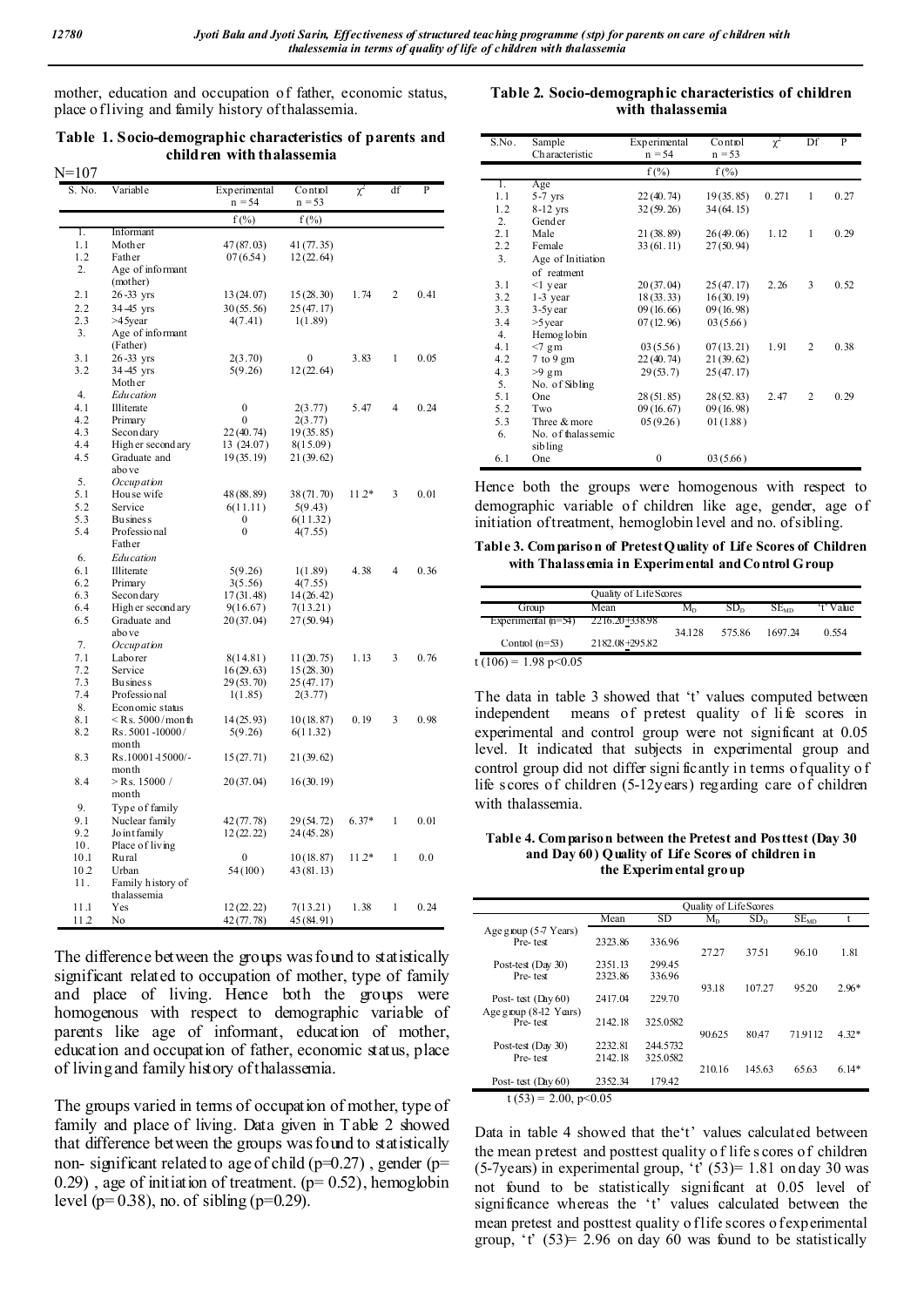significant at 0.05 level of signi ficance. The computed 't' values for the quality of life of children (8-12 Years) for df (53) 4.32 on day 30 and 6.14 on day 60 was found to be statistically significant at 0.05 level of signi ficance indicating a signi ficant di fference between th e mean pretest and posttest quality of li fe scores of children with thalassemia in the experimental group. Hence the STP was effective in improving the quality of life of children with thalassemia.

**Table 5. Comparison Between Mean Post Test (Day 30 and Day 60) Quality of Life Scores of children (5-12years) with thalassemia in Experimental and Control G roup** 

|                        | Quality of Life Scores |         |                 |                  |         |  |
|------------------------|------------------------|---------|-----------------|------------------|---------|--|
| Group                  | Mean                   | $M_{D}$ | SD <sub>D</sub> | SE <sub>MD</sub> |         |  |
| Pre-test               |                        |         |                 |                  |         |  |
| Experimental $n=54$    | 22 16.2                | 34.13   | 575.86          | 1697.24          | 0.55    |  |
| Control $n=53$         | 2182.08                |         |                 |                  |         |  |
| Post - test at 30 days | 2281.02                | 61.20   | 504.96          | 1361.56          | 1.18    |  |
| Experimental $n=54$    | 22 19.81               |         |                 |                  |         |  |
| Control $n=53$         |                        |         |                 |                  |         |  |
| Post - test at 60 days |                        |         |                 |                  |         |  |
| Experimental $n=54$    | 23 78.7                | 123.04  | 45533           | 1099.51          | $2.88*$ |  |
| Control $n=53$         | 22 55.67               |         |                 |                  |         |  |

 $t(106) = 1.98$ , p<0.05

Data presented in the table 5 showed that the mean pre test quality of life score o f children regarding care of children with thalassemia in experimental group was 2216.2 and control group was 2182.08 with mean difference of 34.13 which was found to be statistically not significant as evident from the't' value of 0.55 for df (106) at 0.05 levels of significance. Data further shows that the mean posttest quality of li fe score of children on day 30 regarding care o f children with thalassemia in experimental group was 2281.02 and control group was 2219.81 with mean difference of 61.20 which was found to be statistically non significant as evident from 't' value of 1.18 for df (106) at 0.05 levels of signi ficance. This showed that the obtained mean difference was not a true difference but by chance. Data further showed that the mean posttest quality o f life score of children with thalassemia on day 60 in experimental group was 2378.7 and control group was 2255.67 with mean difference of 123.04 which was found to be statistically significant as evident from't' value of 2.88 for df (106) at 0.05 levels of significance. This showed that the obtained mean difference was a true difference and not by chance. Thus result indicated that the structured teaching programme administered to parents on care of children with thalassemia was effective in improving the quality of li fe of children with thalassemia.

**Table 6. 't' Values between Mean Posttest Quality of Life Scores of Thalassemic Children in Experimental and Control Group**

| Group                                         |                                  |         |                 | Quality of lifeScores |           |
|-----------------------------------------------|----------------------------------|---------|-----------------|-----------------------|-----------|
|                                               | Mean+SD                          | $M_{D}$ | SD <sub>n</sub> | $SE$ <sub>MD</sub>    | 't' value |
| Age group $(5-7)$<br>years)                   |                                  |         |                 |                       |           |
| Post - test (Day 30)<br>Experimental Group    | $2351.14 + 299.45$               |         |                 |                       |           |
| Control Group                                 | $2267.10 + 336.96$               | 84.03   | 77.51           | 8438                  | 0.99      |
| Post-test (Day $60$ )<br>Experimental Group   | 2417.04+229.70                   |         |                 |                       |           |
|                                               |                                  | 117.05  | 41.40           | 66.09                 | 1.77      |
| Control Group<br>Age group $(8-12)$<br>years) | 2300+188.30                      |         |                 |                       |           |
| Post - test (Day 30)<br>Experimental Group    | 2232.81+244.57                   |         |                 |                       |           |
|                                               |                                  | 39.43   | 33.02           | 64.30                 | 0.61      |
| Control Group<br>Post-test (Day $60$ )        | 2193.38+277.59<br>2352.34+179.42 |         |                 |                       |           |
| Experimental Group                            |                                  | 121.46  | 76.26           | 54.65                 | $2.22*$   |
| Control Group                                 | 2230.88+255.68                   |         |                 |                       |           |

 $t(106) = 1.98$ , p<0.05

was statistically significant at 0.05 level  $\frac{1}{10}$  significance. Hence It was evident from table 6 that 't' values computed between the mean posttest quality of li fe scores of children with thalassemia (5-7 y ears) in experimental and control group i.e.  $'t'(106) = 0.99$  on day 30 and 1.77 on day 60 were statistically non significant at 0.05 level of signi ficance. Data further showed that 't' values computed between the mean posttest quality of life scores o f children with thalassemia (8-12 y ears) in experimental and control group i.e.'t'( $106$ ) = 0.61 on day 30 was not statistically significant whereas the mean posttest quality of life scores of children with thalassemia (8-12 years) in experimental and control group i.e.  $\dot{t}$  (106) = 2.22 on day 60 the STP was effective in improving the quality of life of children with thalassemia (8-12 years).

#### **Table 7. Association of Post Test (Day 60) Quality of Life Score of Children in Experimental Group with Selected Variables**

| Category              | df                                                                                                                                                                                                                               | $\gamma^2$                                              | P                                        |
|-----------------------|----------------------------------------------------------------------------------------------------------------------------------------------------------------------------------------------------------------------------------|---------------------------------------------------------|------------------------------------------|
| 26-33 yrs             | 2                                                                                                                                                                                                                                | 1.02                                                    | 0.6                                      |
|                       |                                                                                                                                                                                                                                  |                                                         |                                          |
|                       |                                                                                                                                                                                                                                  |                                                         |                                          |
|                       |                                                                                                                                                                                                                                  |                                                         |                                          |
|                       |                                                                                                                                                                                                                                  |                                                         | 0.48                                     |
|                       |                                                                                                                                                                                                                                  |                                                         |                                          |
|                       |                                                                                                                                                                                                                                  |                                                         |                                          |
|                       |                                                                                                                                                                                                                                  |                                                         | 3.84                                     |
|                       |                                                                                                                                                                                                                                  |                                                         |                                          |
|                       |                                                                                                                                                                                                                                  |                                                         |                                          |
| Illiterate            | $\overline{4}$                                                                                                                                                                                                                   | 1.17                                                    | 0.88                                     |
| Primary               |                                                                                                                                                                                                                                  |                                                         |                                          |
| Secon dary            |                                                                                                                                                                                                                                  |                                                         |                                          |
| High er second ary    |                                                                                                                                                                                                                                  |                                                         |                                          |
| Graduate and above    |                                                                                                                                                                                                                                  |                                                         |                                          |
| Laborer               | 3                                                                                                                                                                                                                                | 5.28                                                    | 0.83                                     |
| Service               |                                                                                                                                                                                                                                  |                                                         |                                          |
| <b>Business</b>       |                                                                                                                                                                                                                                  |                                                         |                                          |
| Professional          |                                                                                                                                                                                                                                  |                                                         |                                          |
| $\le$ Rs. 5000/month  | 3                                                                                                                                                                                                                                | 2.62                                                    | 0.45                                     |
| Rs 5001-10000/month   |                                                                                                                                                                                                                                  |                                                         |                                          |
| Rs 10001-15000/ month |                                                                                                                                                                                                                                  |                                                         |                                          |
| $>$ R s 15000 / month |                                                                                                                                                                                                                                  |                                                         |                                          |
| Nuclear family        | 1                                                                                                                                                                                                                                | 0.851                                                   | 0.36                                     |
| Jo int family         |                                                                                                                                                                                                                                  |                                                         |                                          |
| $5-7$ yrs             | 1                                                                                                                                                                                                                                | 1.13                                                    | 0.28                                     |
|                       |                                                                                                                                                                                                                                  |                                                         |                                          |
| Male                  | 1                                                                                                                                                                                                                                | 0.19                                                    | 0.66                                     |
| Female                |                                                                                                                                                                                                                                  |                                                         |                                          |
|                       | 3                                                                                                                                                                                                                                |                                                         | 0.03                                     |
|                       |                                                                                                                                                                                                                                  |                                                         |                                          |
|                       |                                                                                                                                                                                                                                  |                                                         |                                          |
|                       |                                                                                                                                                                                                                                  |                                                         |                                          |
|                       |                                                                                                                                                                                                                                  |                                                         | 0.0                                      |
|                       |                                                                                                                                                                                                                                  |                                                         |                                          |
|                       |                                                                                                                                                                                                                                  |                                                         |                                          |
|                       |                                                                                                                                                                                                                                  |                                                         | 0.77                                     |
| Two                   |                                                                                                                                                                                                                                  |                                                         |                                          |
| Three & more          |                                                                                                                                                                                                                                  |                                                         |                                          |
|                       | 34 - 45 yrs<br>>45year<br>Secon dary<br>High er second ary<br>Graduate and above<br>Hou se wife<br>Service<br>$8-12$ yrs<br>$\leq$ 1 year<br>$1-3$ year<br>$3-5y$ ear<br>$>5$ year<br>$<7$ gm<br>$7$ to $9$ gm<br>$>9$ gm<br>One | $\overline{c}$<br>1<br>$\overline{2}$<br>$\overline{c}$ | 1.47<br>3<br>$8.94*$<br>$10.1*$<br>0.506 |

value o f the post test quality of life score of children with age Data presented in the table 7 showed that the computed  $\chi^2$ of informant, education and occupation of mother, education and occupation of father, economic status, type of family, family history of thalassemia and migration status , age of child , gender and number of sibling were not found statistically significant (p>0.05).

As regard to age of initiation of treatment and hemoglobin level, a signi ficant association was observed between age of initiation of treatment and quality of life of children ( $p=0.03$ ), between hemoglobin level and quality o flife of children with thalassemia  $(p=0.0)$ . Thus it can be inferred that age of initiation of treatment and hemoglobin level had influence on the quality of life of children with thalassemia.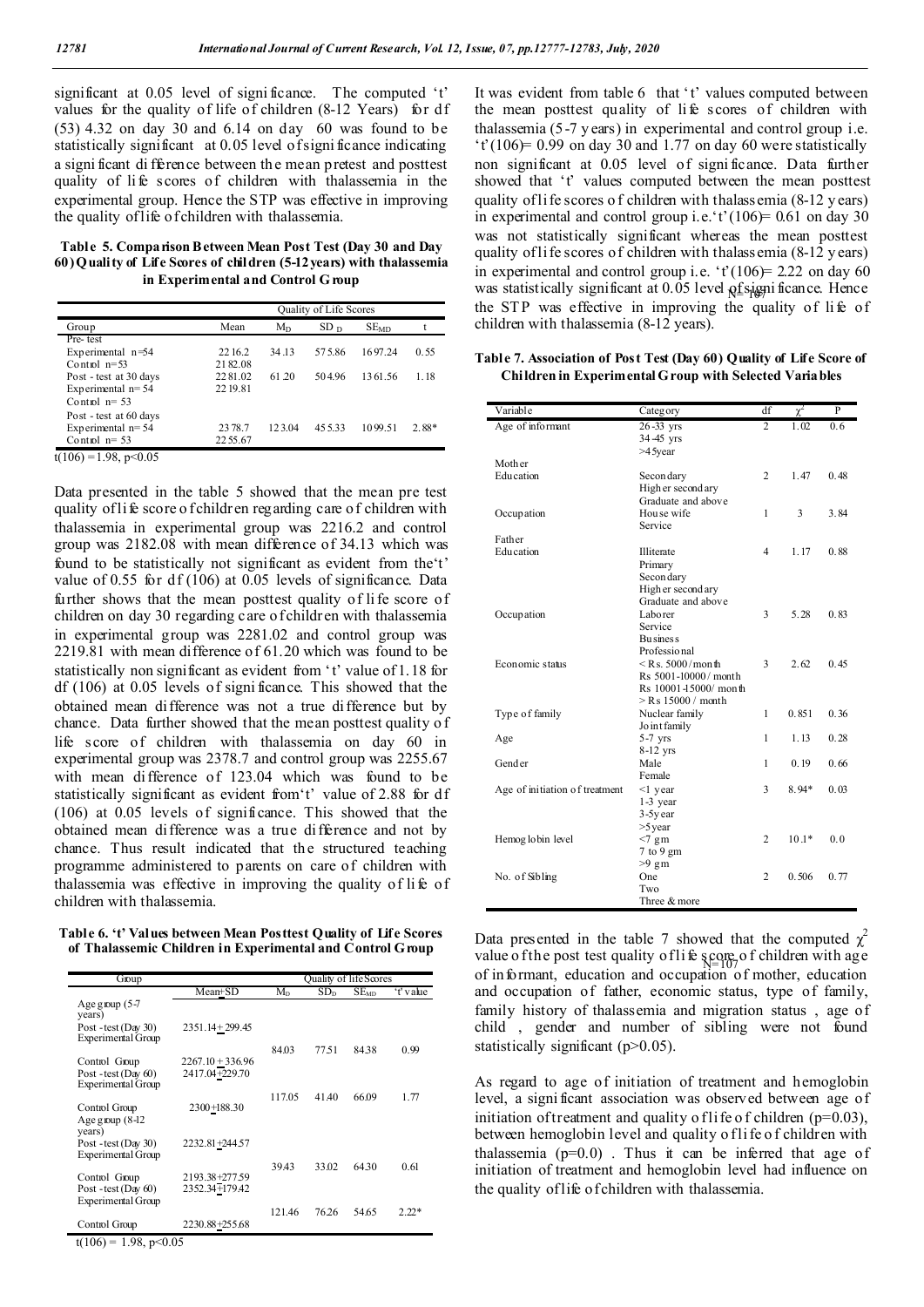# **DISCUSSION**

In the current study, age of informant, education, occupation, economic status, type of family, place of living, family history of thalassemia and migration status were selected as demographic characteristics of parents. Similarly Kukreja A selected age of parents and education of parents as demographic characteristic. Economic status had earlier been selected as demographic characteristic by Lee YL et  $a^{37}$ , M Karimi<sup>38</sup>, Pauisri Surangrhut<sup>41</sup>, and family history of thalassemia by Upadhyay Jagriti<sup>35</sup> respectively. In the current study, age, gender, age o f initiation of treatment, hemoglobin, no. of sibling, no. of thalassemic sibling were selected as demographic characteristic of children. Upadhyay Jagriti<sup>35</sup> had studied on the same demographic characteristic of children except age of initiation of treatment whereas Torcharus K et al <sup>54</sup> selected age and gender of the children and Thavomcharoensap Montarat et al  $^{52}$ , selected age of children & hemoglobin level in the study respectively. The present study also revealed the effect of implementation of STP on quality of life o f children with thalassemia. The findings of the study showed that the mean posttest quality of li fe score of children on day 60 regarding care o f children with thalassemia in experimental group was higher than control group  $(E=2378.7, C=2255.67)$ . It was found to be statistically significant as evident from 't'  $(106) = 2.88$ , p<0.05). The STP was effective in improving quality of li fe of children with thalassemia. These findings are consistent with the study of effect of family- centered empowerment model on quality of life of school- aged children with thalassemia major by Fariba Borhani et.al<sup>28</sup>. Computed  $\chi^2$  value of the post test (day 60) quality of li fe score of children with thalassemia with age of initiation of treatment and hemoglobin level showed that age of initiation of treatment and hemoglobin level had influence on the quality of life of children with thalassemia. The findings are consistent with the study conducted by Thavorncharoensap Montarat et al (2010) with respect to hemoglobin level.

## **Limitation**

- Sample of the study was not selected randomly.
- Study was conducted in only Delhi state of northern region of India

#### **Conclusions and Recommendation**

The current study showed that the STP on care of children with thalassemia was effective in improving the quality of li fe of children with thalassemia and a signi ficant association was observed between quality of life of children with Hb level, Family history with thalassemia in the experimental group. This study provides implications that Nurses should have advanced knowledge regarding care of children with thalassemia. There should be a link between hospital and community health nursing agencies to follow up the children with thalassemia to increase the child's compliance with treatment of thalassemia to foster the optimal growth and development of children with thalassemia major. Its nurse's responsibility to inform the parents regarding the various organizations like thalassemic societies available to help the thalassemic children in their treatment as only the supportive measures can improve the quality of life in thalassemic children. So the researcher recommended for the Multicentric studies in different thalassemic units in hospitals of the country; measurement of the level of stigma and its impact on

quality of life of children with thalassemia; Longitudinal study to evaluate the impact of teaching programme in terms of children's outcome i.e. quality of life.

**Conflict of Interest**: None for all authors.

**Source of funding: Selffunded REFERENCES**

- Allahyari Alhany F, Kazemnejad A, Izadyar Izadyar. The effect of family centered empowerment model on the quality of life of school age beta- thalassemic children. Iranian Journal of Pediatrics;2006, 16(4):455-461
- Caocci Giovanni, efficace Fabio, ciotti Francesca, Poncarolo maria Grazia, Vacca Adriana, etal, health related quality of life in middle eastern children with beta-thalassemia, BMC blood disorder. 2012, 12:6, 1-7.
- Clark SA, Eiser Christine. The measurement of health related quality of life in pediatric clinical trials: a systemic review.2004;2:66
- Dehkordi AH, Heydarnejad M. Effect of booklet and combined method on parents' awareness of children with betathalassemia major disorder. J Pak Med Assoc. 2008 Sep;58(9):485-7
- George Anice. A study on physical growth parameters in thalassemic children.2007
- Ghai OP, Paul Vinod K, Bagga Arvind, Ghai Esssentials of Pediatrics. Seventh Edition. 2009.307-308
- Ishaq F, Abid H, Kokab F, Akhtar A, Mahmood S. Awareness among parents of β-thalassemia major patients, regarding prenatal diagnosis and premarital screening.J Coll Physicians Surg Pak 2012 Apr;22(4):218-21
- Ismail Adriana, Campbell Michael J, Ibrahim Hishamshah M and Jones Georgina L. Health related quality of life in Malaysian children with thalassaemia. http://www.hqlo.com/content/4/1/39
- Ismail Munirah, Chun Choong Yin, Yusoff Noor Aini Mohd, Shahar Suzana, ahara Z Manaf Abdul**.** Quality of Life Among Thalassaemia Children, Adolescent and Their Caregivers. Sains Malaysiana (2013):42(3): 373–380
- Khani H., Majdi M.R., Mazzabadi Azad, Montazer A. ghorbani A and Ramezani M. Quality of life of Iranian B- thalassemia major patients living on the southern coast of the Caspian sea. Eastern mediterrian Health journal. Vol. 8, no. 4, 2012. 539- 545
- Marcdale Karan, Kliegman Robert M, Jeson Hall B, Behrman Richard E. 2011. Nelson Essentials of Pediatrics.  $6<sup>th</sup>$  edition, 555-582.
- Pakbaz Z, Treadwell M, Yamashita R, Quirolo K, Foote D, Quill L et al. Quality of life in patients with thalassemia intermedia compared to thalassemia major. Ann N Y Acad Sci. 2005;1054:457-61
- Sachdeva A, Yadav S P, Berry A M, Kaul D, Raina A, Khanna V *K* .Assessment of Quality of Life in Thalassemia Major; *International Journal of Haematology 2002' 76(SI):4*
- Tahir Hira, Shahid Syeda Amna, Mahmood Khawaja Tahir. Complications in Thalassaemia Patients Receiving Blood Tranfusion. J Biomed Sci and Res., Vol 3 (1), 2011,339-346
- Torcharus K, Pankaew T.Health-related quality of life in Thai thalassemic children treated with iron chelation. Southeast Asian J Trop Med Public Health. 2011 Jul;42(4):951-9.
- Uthman Ed. Hemoglobinopathies and thalassemias. web2.airmail.net/uthman /index html
- Varni JW, Seid M, Kurtin PS. PedsQL 4.0: reliability and validity of the Pediatric Quality of Life Inventory version 4.0 generic core scales in healthy and patient populations. Med Care. 2001 Aug; 39(8):800-12.